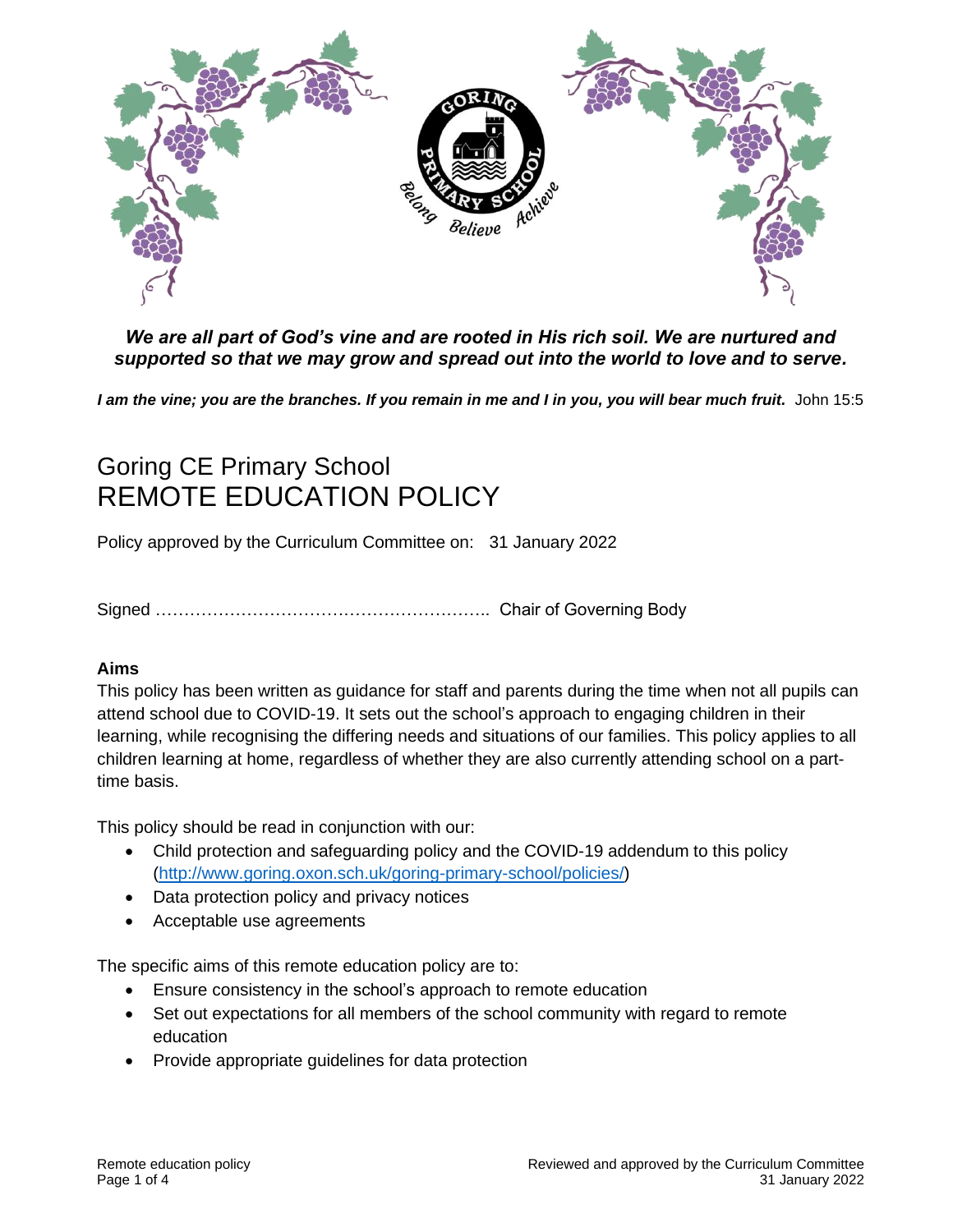## **A flexible approach**

We understand that everyone's circumstances at home will be different. Some families have one child to support while others have several. Some families have one internet-enabled device to share while others may have more and some things may work differently on different devices. Some parents will have plenty of time to help their children learn, while others will be working from home and may have much less time. Some children will be able to work more independently while others need greater support.

We have therefore endeavoured to provide a flexible approach to remote education, while complying with requirements set out by government for schools.

We recognise and understand that this is likely to be a stressful time for everyone. Some children may be reluctant to complete the learning tasks for many different reasons. We encourage parents to continue to be mindful that their child's home is not their usual formal learning environment and that they may struggle to adjust to an unfamiliar routine.

## **Roles and responsibilities**

Teachers are responsible for:

- Setting daily tasks using the Microsoft Teams platform relating to a range of subjects which are accessible by all children in that year group, are engaging and promote an appropriate level of challenge. The Microsoft Teams User Guide is available on the 'Covid-19' page on the school website.
- Leading whole-class daily live lessons on Teams to enhance learning and encourage interaction between pupils and their teachers.
- Providing timely feedback on work submitted via Teams.
- Keeping in touch with pupils and parents, via email and telephone, and offering specific support when needed.

Pupils and parents are responsible for:

- Completing the range of activities and tasks set and submitting work where required, and attending the live lessons where possible. There is no expectation that a child completes the remote education activities if they are unwell or circumstances at home are such that the completion of the task causes unnecessary stress and anxiety to the household.
- Seeking help from class teachers if they are struggling with remote education or have specific questions (using the [office.3803@goring.oxon.sch.uk](mailto:office.3803@goring.oxon.sch.uk) email).
- Alerting teachers to any changes to family circumstances or the child's wellbeing.
- Ensuring children are staying safe online by supervising their child's internet access and ensuring that parent controls are enabled on any devices the children may be using. The code of conduct for live lessons is provided at the end of this policy.

The senior leadership team are responsible for:

- Continuously monitoring and reviewing processes in place relating to remote education.
- Providing support to staff, children and families in the school community.
- Ensuring additional support is available for vulnerable pupils and those with SEND and other specific learning needs.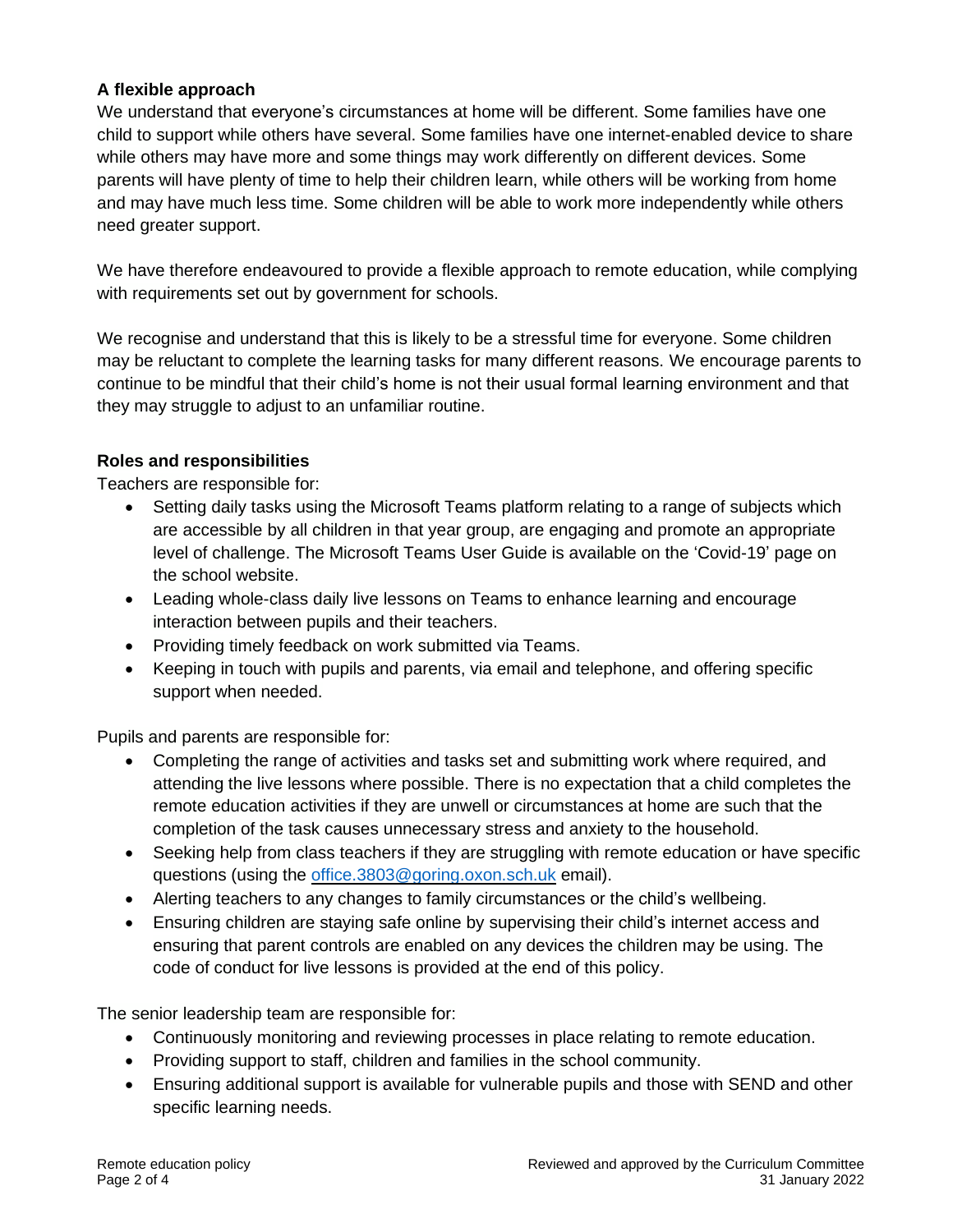The governing body are responsible for:

- Monitoring the school's approach to providing remote learning to ensure that education remains as high-quality as possible.
- Ensuring that staff are certain that remote education systems are appropriately secure, for both data protection and safeguarding reasons.

### **Guidelines for reading**

On our school website at <http://goring.oxon.sch.uk/curriculum/reading/> there are links to useful resources that parents can use to support their child. It is important that every child reads a variety of age-appropriate texts, including a range of fiction, non-fiction and poetry. It is vital that parents support their children with reading at home, regardless of the age of the child.

#### Key Stage 1

Where possible, children should read with an adult at least 4 times a week. For those children who are at the beginning of their reading journey, we strongly recommend that parents use phonic strategies to support their sounding out and blending of unfamiliar words. This will help to develop their fluency and confidence when reading. It is also important for children to learn high-frequency words that cannot be read phonologically.

To further support a child's reading, it is important that there is a balance between the fluency of their reading and their comprehension of the text they have read. Asking questions about what has been read, making predictions about the story to come, and asking simple inference questions will help to support a child in understanding these texts.

#### Key Stage 2

Where possible, children should read at least 4 times a week—including once with an adult. Frequent reading will help to develop their fluency. It is important that there is a balance between the fluency of their reading and their comprehension of the text they have read. Asking questions about what has been read, making predictions about the story to come and asking inference questions will help to support a child in understanding these texts.

#### **Other resources to supplement remote education**

There are many remote education resources available to children and parents, and we would encourage parents to make use of any of these that aid their child's learning. A list of online education resources can be found using the following link:

[https://www.gov.uk/government/publications/coronavirus-covid-19-online-education](https://www.gov.uk/government/publications/coronavirus-covid-19-online-education-resources#history)[resources#history](https://www.gov.uk/government/publications/coronavirus-covid-19-online-education-resources#history)

If parents feel that online teaching would benefit their child (in addition to the Teams learning we are offering), we strongly recommend that they make use of the Oak National Academy resource and BBC Bitesize.

#### **Data protection**

When accessing personal data for remote education purposes, all staff members will ensure that they are doing so securely. All staff members will take appropriate steps to ensure their devices remain secure. This includes, but is not limited to: